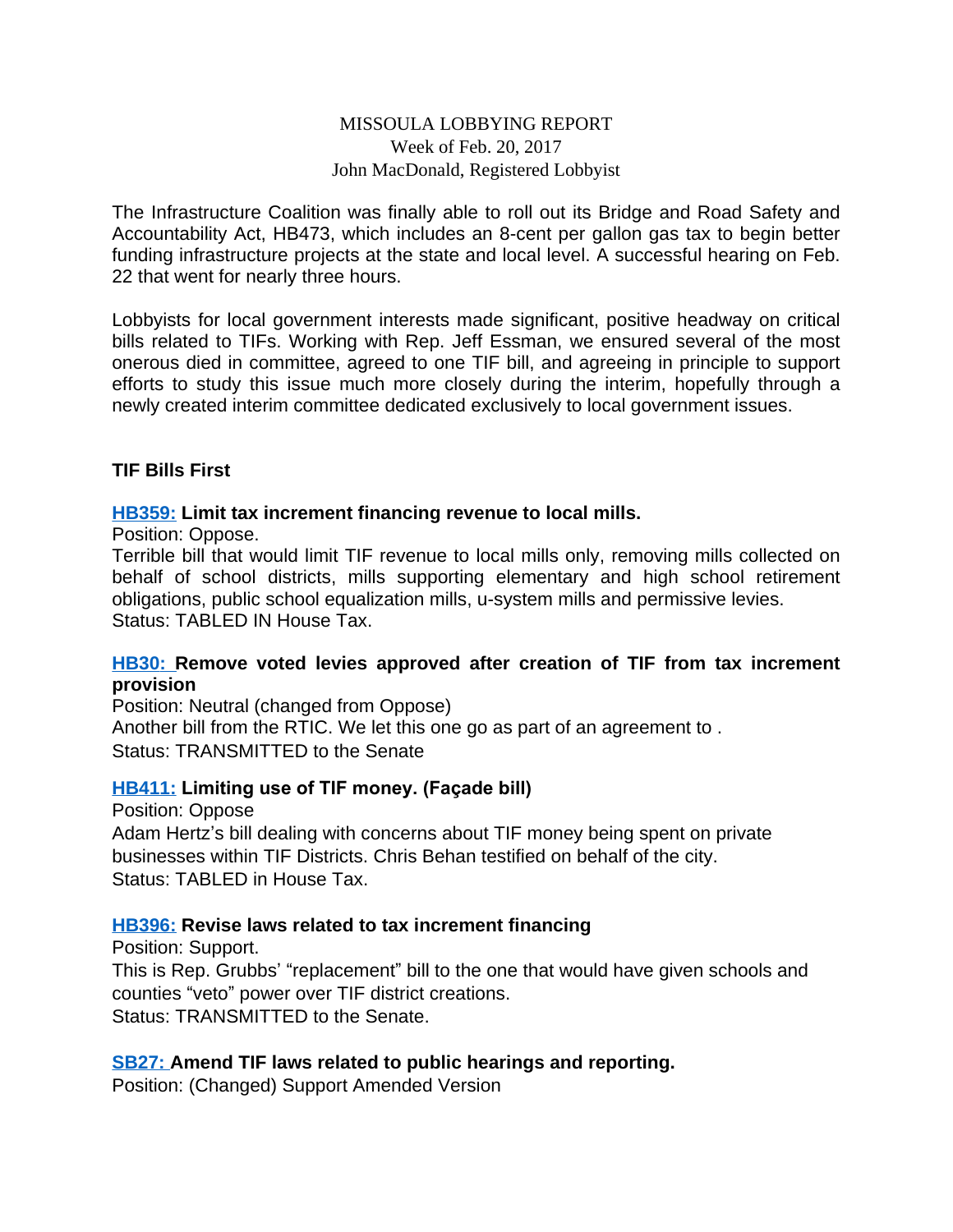Kelly Lynch and Tim Burton with the league did substantial work with the sponsor to amend this to address concerns. A couple more have since arisen that Rep. Essman has asked for clarification on, dealing with a specific issue in Billings. Passed Senate. Hearing on amended version held in House Tax Feb. 9

Status: Awaiting more possible amendments and executive action in House Tax.

# **[HB134:](http://laws.leg.mt.gov/legprd/LAW0210W$BSIV.ActionQuery?P_BILL_NO1=134&P_BLTP_BILL_TYP_CD=HB&Z_ACTION=Find&P_SESS=20171) Revise school funding related to facilities**

Position: Neutral (CHANGED from oppose)

HB 134 originally would have removed the 95 school mills from the TIF calculation, redirecting it to fund school facility improvements through the state's Quality Schools Facility Grant Program. Essman agreed to an amendment to take that provision out of the bill and we remove our opposition.

Status: AMENDED version passed House Tax

# **[HB250:](http://laws.leg.mt.gov/legprd/LAW0210W$BSIV.ActionQuery?P_BILL_NO1=250&P_BLTP_BILL_TYP_CD=HB&Z_ACTION=Find&P_SESS=20171) Require county and school district approval for adoption of TIF provision**

Position: Oppose. (Amendments may be offered)

The league was working on amendments, but the bill was tabled in committee on Feb. 2 Status: House Local Government TABLED. (See HB396 above)

# **[HB413:](http://laws.leg.mt.gov/legprd/LAW0210W$BSIV.ActionQuery?P_BILL_NO1=413&P_BLTP_BILL_TYP_CD=HB&Z_ACTION=Find&P_SESS=20171) Revise laws related to use of TIF financing.**

Position: Oppose.

From MLCT: The bill provides for a recapture provision if building improvements are made with TIF funds. If controlling stock or other equity interest in the building is sold, leased, or transferred within 5 years of the TIF funded improvements, 100% of the funds must be paid back; 80% if within 6 years; decreasing by 20% each year thereafter. No recapture after 10 years; no recapture if ownership conveyed to a governmental entity. (2) The bill provides for a direct court review of any decision made under Title 7, Chapter 15, Parts 42 or 43 by any taxpayer or taxing jurisdiction. Chris Behan testified for the city in opposition, along with other communities, MACO and the league. Status: Awaiting executive action in House Tax.

# **OTHER BILLS:**

#### **NEW:**

**[SB250:](http://laws.leg.mt.gov/legprd/LAW0210W$BSIV.ActionQuery?P_BILL_NO1=250&P_BLTP_BILL_TYP_CD=SB&Z_ACTION=Find&P_SESS=20171) Revise laws related to prosecutorial immunity.**

Position: Support. MacDonald testified in favor Status: Passed Senate.

# **[HB463:](http://laws.leg.mt.gov/legprd/LAW0210W$BSIV.ActionQuery?P_BILL_NO1=463&P_BLTP_BILL_TYP_CD=HB&Z_ACTION=Find&P_SESS=20171) Prohibit chronically incapacitated substance abuse in public places.**

Position: Support (Due to local control component)

Request from Billings. A similar idea last session ran into roadblocks. Billings is asking for the city's support. We are reviewing.

Status: TABLED in Committee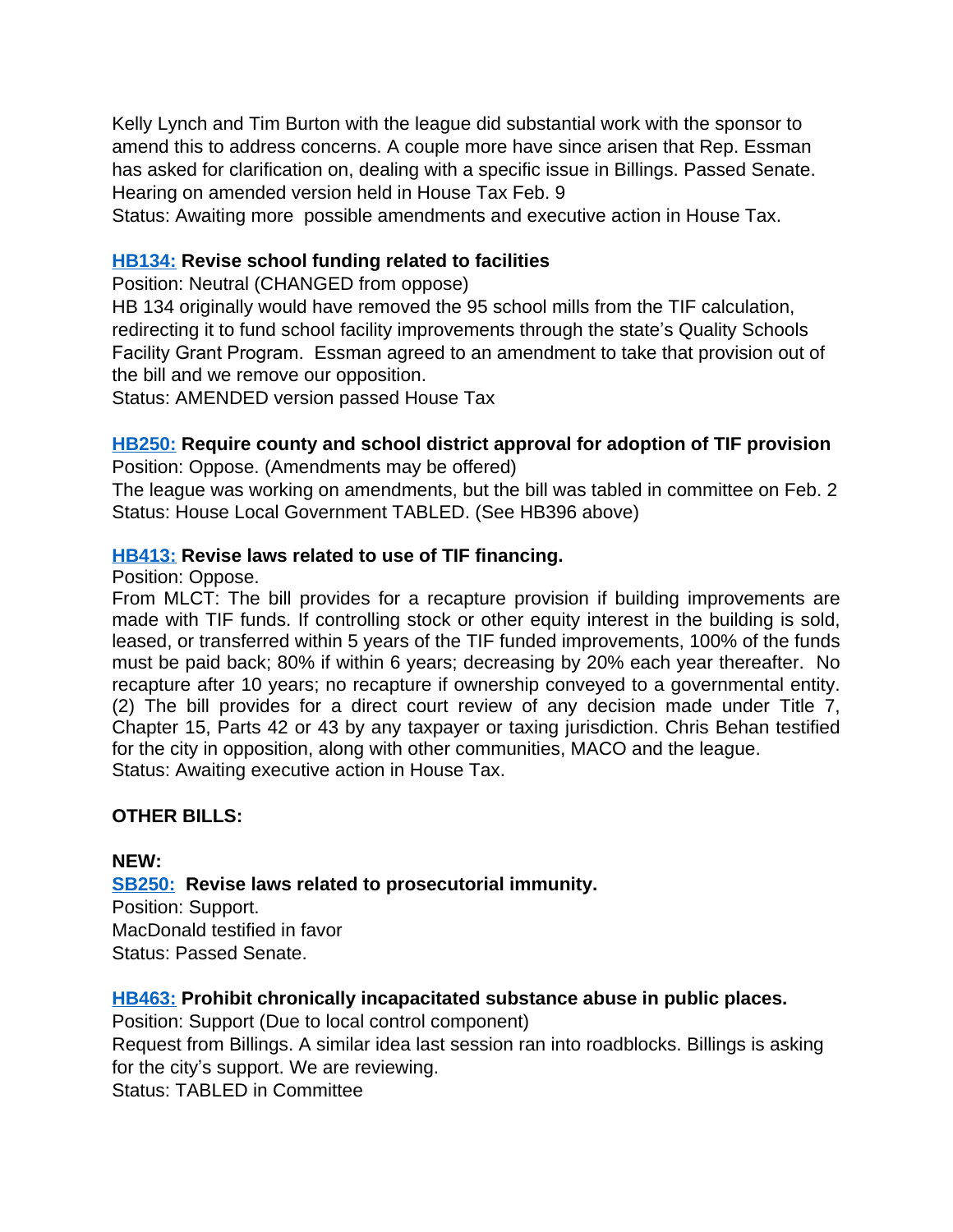### **[HB473:](http://laws.leg.mt.gov/legprd/LAW0210W$BSIV.ActionQuery?P_BILL_NO1=473&P_BLTP_BILL_TYP_CD=HB&Z_ACTION=Find&P_SESS=20171) Revise highway revenue laws.**

Position: Support This is the Bridge and Road Safety and Security Act, which includes a fuel tax provision with money going in part to local governments for infrastructure work. Engen and Bickel came to Helena for the Feb. 22 hearing Status: Awaiting executive action.

# **[HB422:](http://laws.leg.mt.gov/legprd/LAW0210W$BSIV.ActionQuery?P_BILL_NO1=422&P_BLTP_BILL_TYP_CD=HB&Z_ACTION=Find&P_SESS=20171) Generally revising laws related to local government; withholding or**

**offsetting** entitlement share payments to local government under certain circumstances.

Position: Neutral/Monitor

Discussed with Engen and Bickel. This bill comes out of a situation in Glacier County that legislators want to address statutorily. The MLCT has been involved in crafting this to ensure it is very narrow and won't impact cities that are compliant. We will monitor.

Status: Awaiting executive action

### **[LC2325:](http://laws.leg.mt.gov/legprd/LAW0210W$BSIV.ActionQuery?P_BILL_NO1=331&P_BLTP_BILL_TYP_CD=SB&Z_ACTION=Find&P_SESS=20171) Local option infrastructure investment and property tax relief act**

Position: Support This bill draft is now available for review <http://leg.mt.gov/bills/2017/billpdf/LC2325.pdf> Status: Draft language released. No hearing set.

#### **[HB417:](http://laws.leg.mt.gov/legprd/LAW0210W$BSIV.ActionQuery?P_BILL_NO1=417&P_BLTP_BILL_TYP_CD=HB&Z_ACTION=Find&P_SESS=20171) Generally revise laws related to non-discrimination**

Position: Support/Monitor Status: TABLED in committee.

# **UPDATES:**

# **[SB106:](http://laws.leg.mt.gov/legprd/LAW0210W$BSIV.ActionQuery?P_BILL_NO1=106&P_BLTP_BILL_TYP_CD=SB&Z_ACTION=Find&P_SESS=20171) Revise laws related to use of certain chemical de-icers on Montana highways.**

Position: Oppose.

MacDonald testified against bill in Senate Finance and Claims after also testifying opposed in Senate Highways and Transportation. It got out of committee and then was tabled on the Senate floor. A motion to "indefinitely table" the bill failed and, instead, the bill was sent to Senate Finance and Claims for another hearing. This bill remains unlikely to pass, but is still alive at the moment. My hope is that Finance and Claims will not act on it, however, due to the substantial fiscal note. Status: TABLE in committee.

# **[HB94:](http://laws.leg.mt.gov/legprd/LAW0210W$BSIV.ActionQuery?P_BILL_NO1=94&P_BLTP_BILL_TYP_CD=HB&Z_ACTION=Find&P_SESS=20171) Generally revise public safety officer standards/training council laws.**

Position: Support amended version.